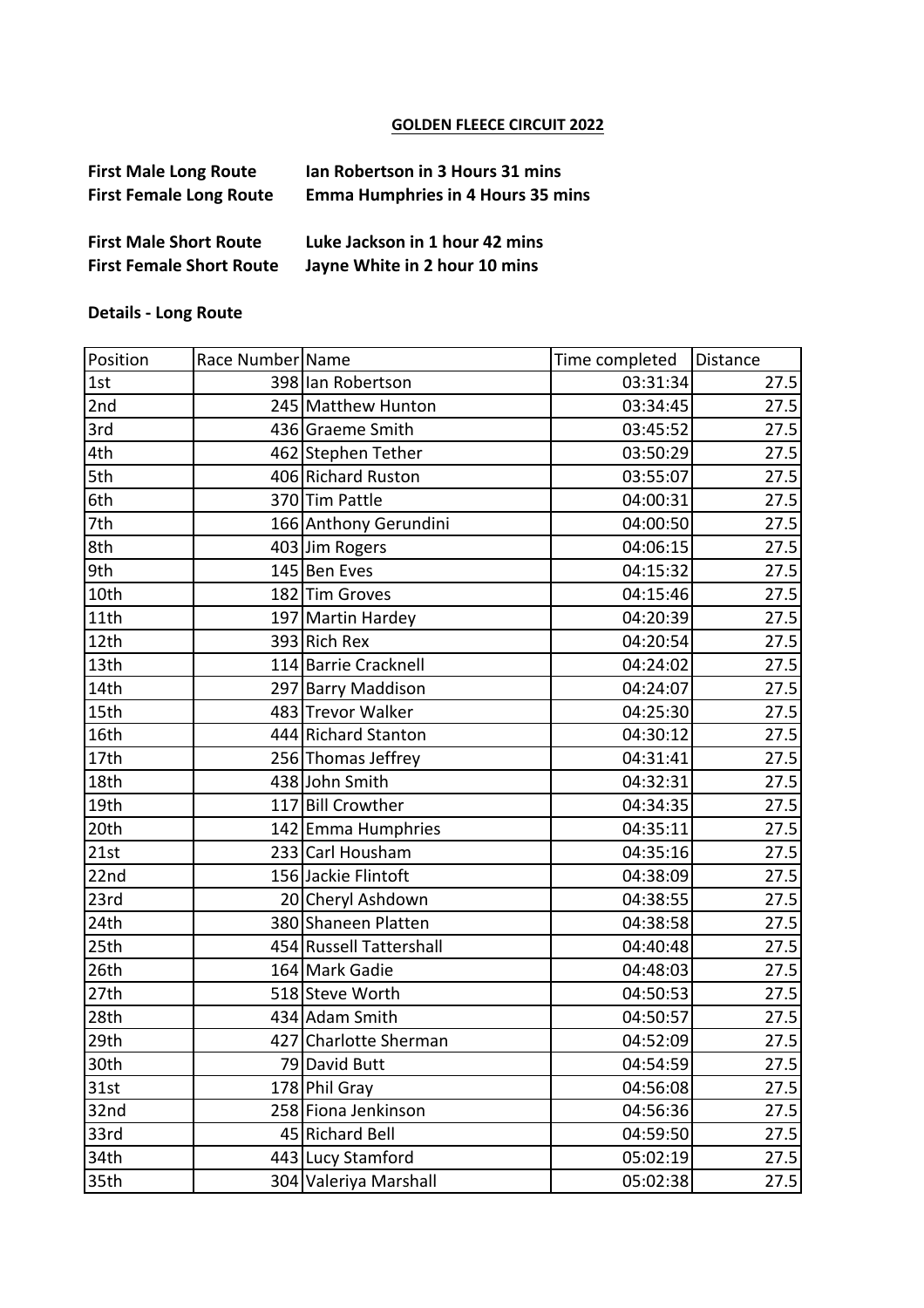| 36th | 124 Amanda Dean        | 05:05:02 | 27.5 |
|------|------------------------|----------|------|
| 37th | 139 Sara Ellis         | 05:05:06 | 27.5 |
| 38th | 193 Tim Hammond        | 05:09:37 | 27.5 |
| 39th | 76 Paul Burridge       | 05:09:45 | 27.5 |
| 40th | 89 Steve Chaplin       | 05:10:01 | 27.5 |
| 41st | 517 Heather Woolley    | 05:18:36 | 27.5 |
| 42nd | 204 Joanne Hastings    | 05:19:46 | 27.5 |
| 43rd | 386 Anna Pugson        | 05:20:40 | 27.5 |
| 44th | 465 Rachel Thorley     | 05:20:43 | 27.5 |
| 45th | 64 Joseph Brereton     | 05:20:46 | 27.5 |
| 46th | 143 Laura Emms         | 05:21:53 | 27.5 |
| 47th | 474 Lauren Turner      | 05:21:57 | 27.5 |
| 48th | 35 Jennifer Barry      | 05:22:24 | 27.5 |
| 49th | 171 David Gingell      | 05:24:17 | 27.5 |
| 50th | 332 Michelle Smith     | 05:26:13 | 27.5 |
| 51st | 423 Kevin Sharp        | 05:26:16 | 27.5 |
| 52nd | 424 Rachael Sharp      | 05:27:00 | 27.5 |
| 53rd | 481 John Walker        | 05:27:03 | 27.5 |
| 54th | 57 Rachel Bostock      | 05:27:11 | 27.5 |
| 55th | 292 Georgina Lundie    | 05:33:47 | 27.5 |
| 56th | 75 Roger Burkill       | 05:33:55 | 27.5 |
| 57th | 43 Andy Bell           | 05:34:02 | 27.5 |
| 58th | 335 Abigail Morgan     | 05:36:43 | 27.5 |
| 59th | 336 Alexia Morgan      | 05:36:46 | 27.5 |
| 60th | 404 Paul Rogers        | 05:36:52 | 27.5 |
| 61st | 60 Stephen Braddock    | 05:36:57 | 27.5 |
| 62nd | 378 William Pike       | 05:42:41 | 27.5 |
| 63rd | 192 Kathryn Hammond    | 05:42:48 | 27.5 |
| 64th | 113 Ben Cowton         | 05:43:01 | 27.5 |
| 65th | 29 Owynn Baker         | 05:43:13 | 27.5 |
| 66th | 34 Simon Barnes        | 05:43:20 | 27.5 |
| 67th | 217 Sean Higgins       | 05:44:42 | 27.5 |
| 68th | 320 Jason Mccoubrey    | 05:47:15 | 27.5 |
| 69th | 496 Barbara Wesson     | 05:48:18 | 27.5 |
| 70th | 196 Paul Harby         | 05:48:25 | 27.5 |
| 71st | 294 Tina Lyons         | 05:48:35 | 27.5 |
| 72nd | 375 Verity Pick        | 05:50:14 | 27.5 |
| 73rd | 246 Ed Husband         | 05:56:48 | 27.5 |
| 74th | 181 Martin Greensill   | 05:56:54 | 27.5 |
| 75th | 430 Simon Shiels       | 05:57:09 | 27.5 |
| 76th | 250 Chris Jackson      | 06:06:44 | 27.5 |
| 77th | 179 Elliott Greenfield | 06:15:35 | 27.5 |
| 78th | 270 William Keen       | 06:17:56 | 27.5 |
| 79th | 122 Lindi Day          | 06:18:03 | 27.5 |
| 80th | 269 Andrea Keen        | 06:18:12 | 27.5 |
| 81st | 180 Rosie Greenfield   | 06:18:59 | 27.5 |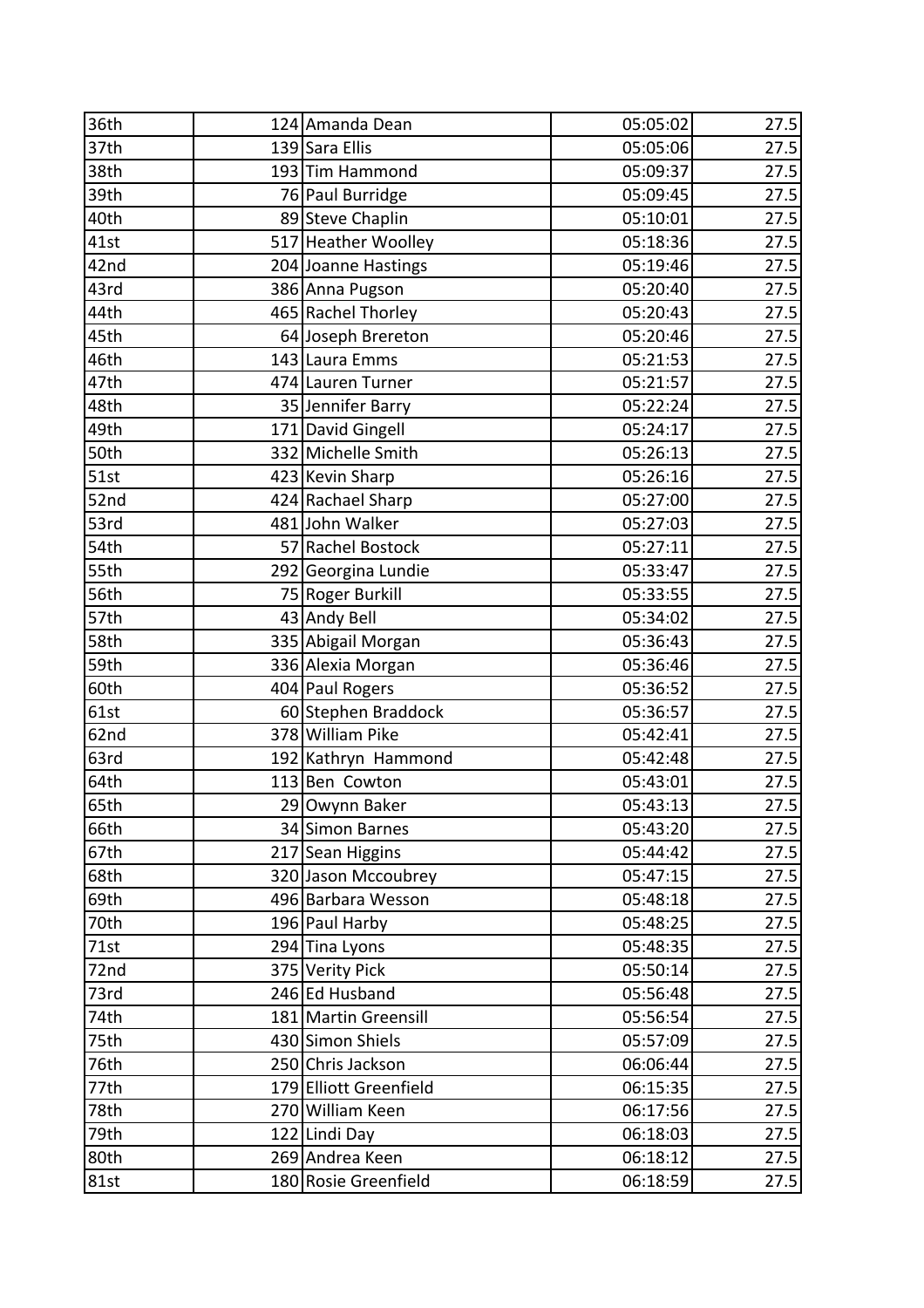| 82nd         | 128 Nick Dove         | 06:19:10 | 27.5 |
|--------------|-----------------------|----------|------|
| 83rd         | 107 Sarah Collins     | 06:19:12 | 27.5 |
| 84th         | 239 Anita Hultum      | 06:25:15 | 27.5 |
| 85th         | 52 Samuel Bixby       | 06:25:20 | 27.5 |
| 86th         | 149 Wayne Farr        | 06:36:06 | 27.5 |
| 87th         | 148 Gail Farr         | 06:36:08 | 27.5 |
| 88th         | 364 Sue Oldfield      | 06:40:47 | 27.5 |
| 89th         | 389 Phil Reay         | 06:41:59 | 27.5 |
| 90th         | 300 Martin Manchester | 06:42:36 | 27.5 |
| 91st         | 90 Tracy Chaplin      | 06:42:41 | 27.5 |
| 92nd         | 112 Stephen Coveney   | 06:42:46 | 27.5 |
| 93rd         | 10 Scott Adrian       | 06:44:06 | 27.5 |
| 94th         | 9 Clare Adrian        | 06:44:13 | 27.5 |
| 95th         | 123 Shenay De Kock    | 07:17:47 | 27.5 |
| 96th         | 466 Jay Thorne        | 07:17:49 | 27.5 |
| 97th         | 96 Paul Clarke        | 07:23:27 | 27.5 |
| 98th         | 394 Andrew Richmond   | 07:24:32 | 27.5 |
| 99th         | 279 Keith Lamb        | 07:28:20 | 27.5 |
| 100th        | 472 Sharon Tummons    | 07:28:31 | 27.5 |
| 101st        | 289 Mike Lloyd        | 07:40:42 | 27.5 |
| 102nd        | 288 Gary Lloyd        | 07:40:47 | 27.5 |
| 103rd        | 186 Simon Gunby       | 07:41:02 | 27.5 |
| 104th        | 18 Kate Argyle        | 07:48:41 | 27.5 |
| 105th        | 326 Dominic Mcpherson | 07:51:49 | 27.5 |
| 106th        | 512 Sarah Wilson      | 08:05:16 | 27.5 |
| 107th        | 225 Ann Holmes        | 08:05:33 | 27.5 |
| 108th        | 410 Eleanor Sams      | 08:06:32 | 27.5 |
| 109th        | 32 Georgina Barley    | 08:06:37 | 27.5 |
| 110th        | 92 Anthony Clapham    | 08:09:05 | 27.5 |
| 111th        | 73 Julie Brummitt     | 08:09:07 | 27.5 |
| 112th        | 74 Mime Brummitt      | 08:09:09 | 27.5 |
| 113th        | 93 Helen Clapham      | 08:09:15 | 27.5 |
| 114th        | 27 Daffyd Baker       | 08:09:54 | 27.5 |
| 115th        | 28 Kirsty Baker       | 08:10:36 | 27.5 |
| 116th        | 264 Hannah Hughes     | 08:21:16 | 27.5 |
| 117th        | 50 Lucy Bishop        | 08:21:29 | 27.5 |
| 118th        | 449 Susan Storey      | 08:26:30 | 27.5 |
| 119th        | 46 Fiona Bennett      | 08:27:23 | 27.5 |
| 120th        | 108 Carol Cook        | 08:27:26 | 27.5 |
| 121st        | 38 Wendy Baxter       | 08:45:11 | 27.5 |
| <b>122nd</b> | 316 Sharon Mccann     | 08:45:13 | 27.5 |
| 123rd        | 262 Jorunn Jonsdottir | 08:47:22 | 27.5 |
| 124th        | 243 Katrin Húnsdóttir | 08:47:30 | 27.5 |
| 125th        | 61 David Braithwaite  | 08:58:15 | 27.5 |
| 126th        | 210 Michael Heng      | 09:07:56 | 27.5 |
| 127th        | 211 Mina Heng         | 09:08:06 | 27.5 |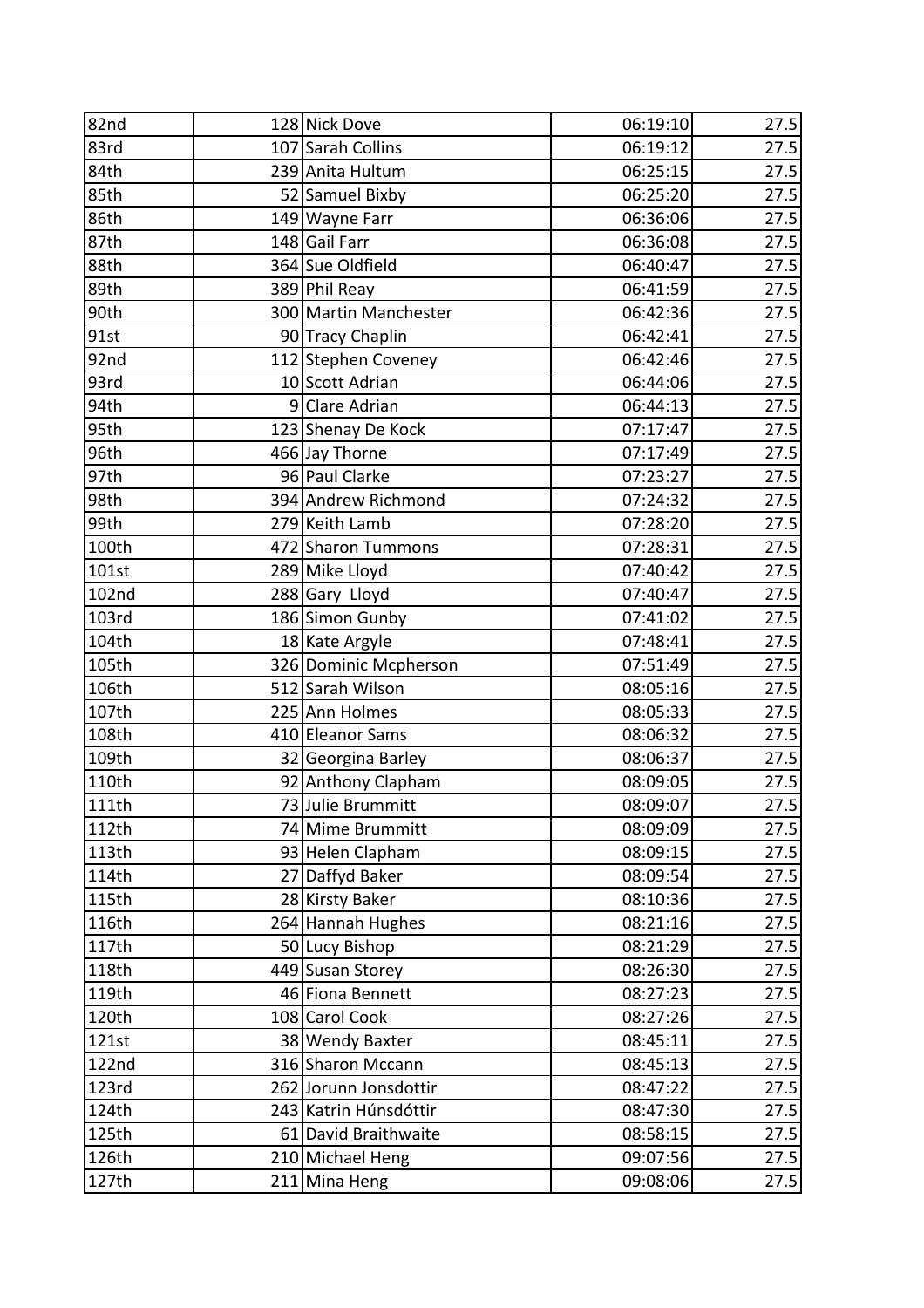|  | <b>DNF</b> | ----- | larper | ו∩∩∙<br>$\sim$ $\sim$<br>$\sim$ |  |
|--|------------|-------|--------|---------------------------------|--|
|--|------------|-------|--------|---------------------------------|--|

## **Details - Short Route**

| Position | Race Number Name |                        | Time completed | Distance |
|----------|------------------|------------------------|----------------|----------|
| 1st      |                  | 253 Luke Jackson       | 01:42:29       | 15       |
| 2nd      |                  | 510 Danny Wilson       | 01:42:30       | 15       |
| 3rd      |                  | 51 Simon Bishop        | 01:46:39       | 15       |
| 4th      |                  | 174 James Godfrey      | 01:47:51       | 15       |
| 5th      |                  | 321 Phil Mccoy         | 01:51:56       | 15       |
| 6th      |                  | 350 Mark Nettleton     | 01:54:03       | 15       |
| 7th      |                  | 173 David Godfrey      | 01:54:26       | 15       |
| 8th      |                  | 514 Alastair Wood      | 01:55:41       | 15       |
| 9th      |                  | 49 Chris Birkett       | 02:00:42       | 15       |
| 10th     |                  | 205 Steve Hawtree      | 02:03:00       | 15       |
| 11th     |                  | 230 Matthew Horrocks   | 02:04:37       | 15       |
| 12th     |                  | 86 Paul Cartwright     | 02:09:55       | 15       |
| 13th     |                  | 501 Jayne White        | 02:10:06       | 15       |
| 14th     |                  | 469 Stephen Tichopad   | 02:11:46       | 15       |
| 15th     |                  | 271 Rebecca Kendall    | 02:12:46       | 15       |
| 16th     |                  | 488 Blue Watt          | 02:16:57       | 15       |
| 17th     |                  | 490 Samuel Webb        | 02:19:50       | 15       |
| 18th     |                  | 371 Andrew Pay         | 02:20:03       | 15       |
| 19th     |                  | 65 Paul Brewer         | 02:20:04       | 15       |
| 20th     |                  | 509 James Williamson   | 02:20:10       | 15       |
| 21st     |                  | 283 Brian Lazenby      | 02:20:28       | 15       |
| 22nd     |                  | 415 Philip Savage      | 02:22:55       | 15       |
| 23rd     |                  | 440 Tom Smith          | 02:22:56       | 15       |
| 24th     |                  | 334 Michael Mitchinson | 02:23:13       | 15       |
| 25th     |                  | 214 Martin Hewitt      | 02:23:20       | 15       |
| 26th     |                  | 328 Lucas Meagor       | 02:26:11       | 15       |
| 27th     |                  | 141 Victoria Ema       | 02:26:18       | 15       |
| 28th     |                  | 144 John Escritt       | 02:28:10       | 15       |
| 29th     |                  | 284 Stuart Lazenby     | 02:28:17       | 15       |
| 30th     |                  | 244 Miranda Hunt       | 02:30:00       | 15       |
| 31st     |                  | 511 Kirsty Wilson      | 02:30:52       | 15       |
| 32nd     |                  | 66 Steve Brewin        | 02:31:28       | 15       |
| 33rd     |                  | 168 David Gibney       | 02:31:40       | 15       |
| 34th     |                  | 251 Dave Jackson       | 02:31:45       | 15       |
| 35th     |                  | 365 Jill Ottley        | 02:31:56       | 15       |
| 36th     |                  | 167 Lydia Gibbs        | 02:32:02       | 15       |
| 37th     |                  | 367 Kerry Padley       | 02:32:25       | 15       |
| 38th     |                  | 388 David Raynes       | 02:32:37       | 15       |
| 39th     |                  | 111 Chris Corbett      | 02:34:49       | 15       |
| 40th     |                  | 421 Shaun Scott        | 02:36:27       | 15       |
| 41st     |                  | 151 Carole Fee         | 02:36:37       | 15       |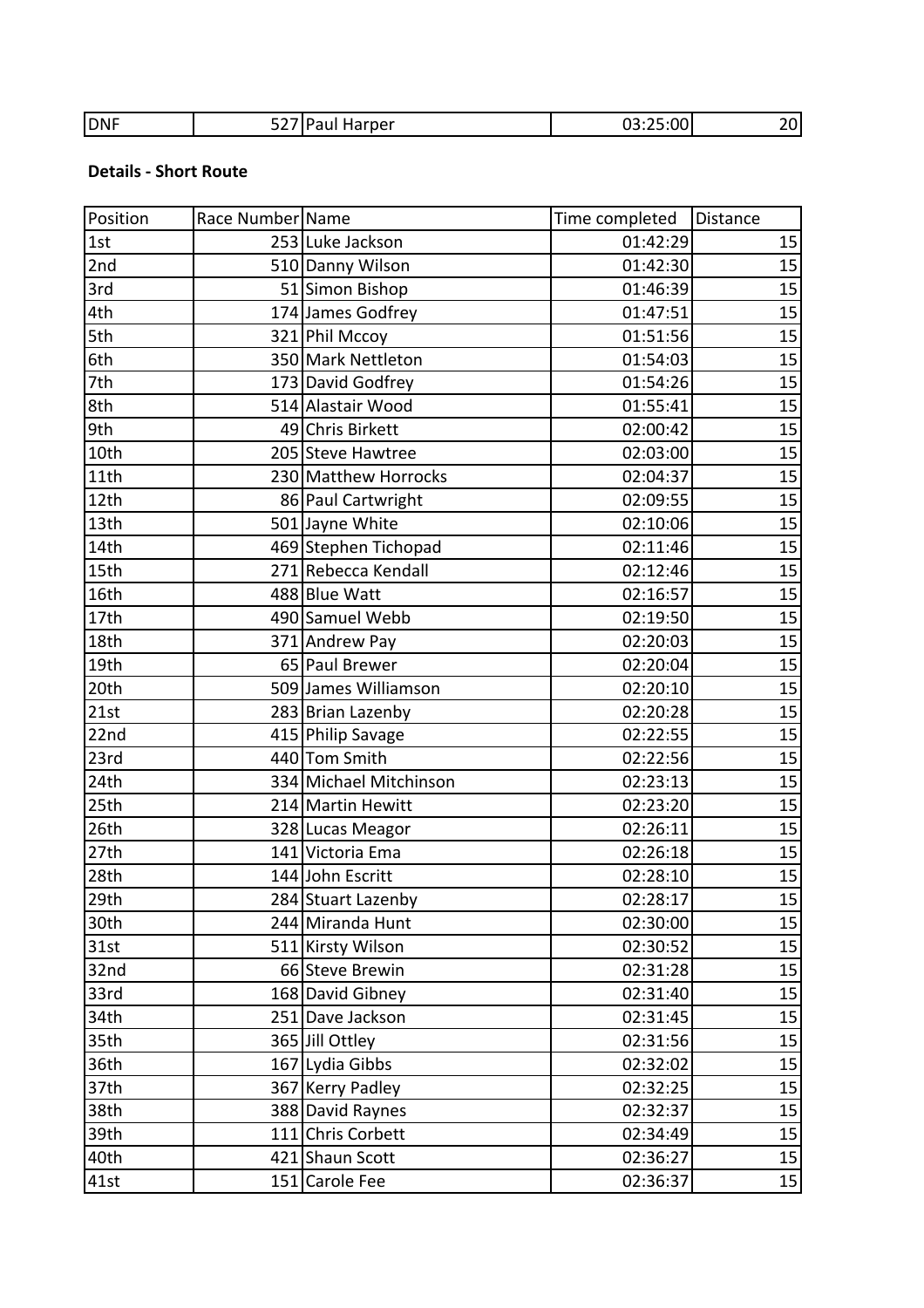| 42nd | 177 John Gray          | 02:36:53 | 15 |
|------|------------------------|----------|----|
| 43rd | 152 Gary Fee           | 02:37:40 | 15 |
| 44th | 232 Julian Horsley     | 02:38:15 | 15 |
| 45th | 305 Wayne Martindale   | 02:38:27 | 15 |
| 46th | 329 Rebecca Meilhan    | 02:39:24 | 15 |
| 47th | 101 lan Coggan         | 02:39:29 | 15 |
| 48th | 480 Caroline Walker    | 02:39:39 | 15 |
| 49th | 313 Tina Mcandrew      | 02:39:44 | 15 |
| 50th | 1 Alex Abel            | 02:41:39 | 15 |
| 51st | 198 Jackie Hardman     | 02:41:50 | 15 |
| 52nd | 47 Beverley Brisby     | 02:42:01 | 15 |
| 53rd | 331 Ellen Messingham   | 02:42:12 | 15 |
| 54th | 13 Rob Alexander       | 02:42:19 | 15 |
| 55th | 136 Helen Duncan       | 02:42:22 | 15 |
| 56th | 132 Jan Draper         | 02:42:32 | 15 |
| 57th | 25 Mathew Bain         | 02:44:10 | 15 |
| 58th | 382 Victoria Poyner    | 02:45:39 | 15 |
| 59th | 366 Sarah Padfield     | 02:45:51 | 15 |
| 60th | 153 Cassandra Fennell  | 02:45:54 | 15 |
| 61st | 231 Michelle Horsewood | 02:47:29 | 15 |
| 62nd | 249 Debbie Jacketts    | 02:50:46 | 15 |
| 63rd | 468 Linda Tichopad     | 02:50:49 | 15 |
| 64th | 337 Jenni Morgan       | 02:51:13 | 15 |
| 65th | 416 Rachael Saxby      | 02:51:28 | 15 |
| 66th | 456 Julian Taylor      | 02:51:36 | 15 |
| 67th | 322 Jessica Mcdonald   | 02:51:47 | 15 |
| 68th | 265 Hiten Joshi        | 02:52:01 | 15 |
| 69th | 426 Angela Shepherd    | 02:52:20 | 15 |
| 70th | 207 Lynne Hayton       | 02:53:22 | 15 |
| 71st | 354 Elizabeth Nicholls | 02:53:26 | 15 |
| 72nd | 515 Paul Wood          | 02:53:32 | 15 |
| 73rd | 159 Rich Foster        | 02:53:40 | 15 |
| 74th | 160 Sue Foster         | 02:53:41 | 15 |
| 75th | 165 Dan Gelder         | 02:53:45 | 15 |
| 76th | 226 Grant Hood         | 02:53:50 | 15 |
| 77th | 104 Bob Collard        | 02:55:38 | 15 |
| 78th | 54 Danielle Blackwood  | 02:55:43 | 15 |
| 79th | 16 Mark Allitt         | 02:55:54 | 15 |
| 80th | 379 Matthew Pinder     | 02:56:19 | 15 |
| 81st | 363 Shirley Oglesby    | 02:58:05 | 15 |
| 82nd | 368 Karen Park         | 02:58:56 | 15 |
| 83rd | 369 Lynne Parkin       | 02:58:58 | 15 |
| 84th | 134 Joanne Drewery     | 02:59:24 | 15 |
| 85th | 11 Thomas Aitchison    | 02:59:33 | 15 |
| 86th | 315 Anushka Mccann     | 02:59:44 | 15 |
| 87th | 175 John Godfrey       | 03:00:24 | 15 |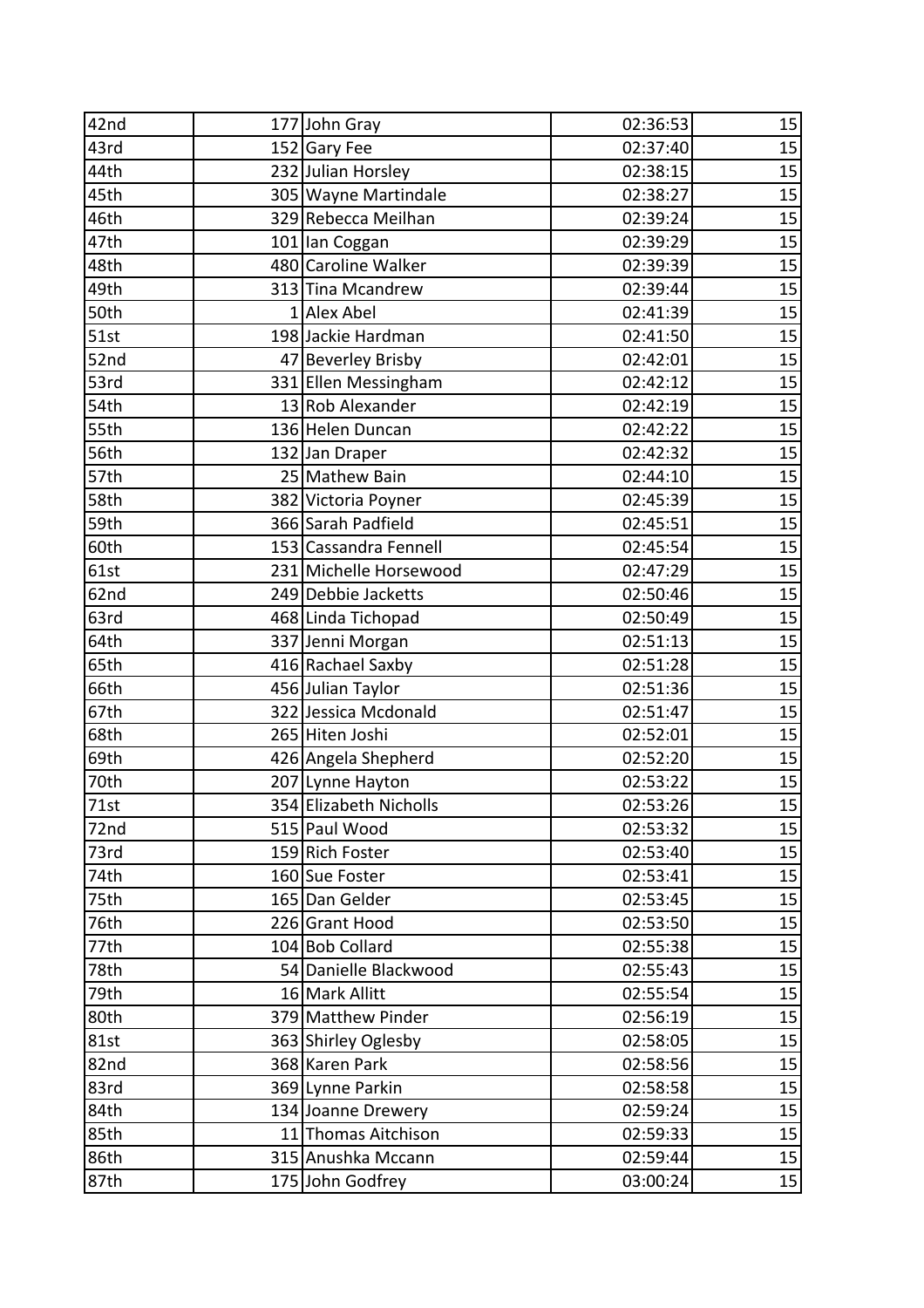| 88th  | 317 Alan Mccartney    | 03:00:28 | 15 |
|-------|-----------------------|----------|----|
| 89th  | 447 Annabel Stevenson | 03:00:38 | 15 |
| 90th  | 229 Lucy Horrocks     | 03:00:43 | 15 |
| 91st  | 224 Mark Hodson       | 03:01:54 | 15 |
| 92nd  | 489 Karen Wealleans   | 03:02:22 | 15 |
| 93rd  | 338 Emily Morris      | 03:02:24 | 15 |
| 94th  | 495 Teresa Wesley     | 03:02:33 | 15 |
| 95th  | 77 Roderick Burton    | 03:02:37 | 15 |
| 96th  | 72 Lawrence Brown     | 03:02:41 | 15 |
| 97th  | 44 Jill Bell          | 03:02:46 | 15 |
| 98th  | 140 Sue Else          | 03:02:51 | 15 |
| 99th  | 42 Andrew Bell        | 03:02:53 | 15 |
| 100th | 301 Des Mannion       | 03:02:58 | 15 |
| 101st | 23 Chris Ayer         | 03:03:13 | 15 |
| 102nd | 478 Colin Vize        | 03:03:16 | 15 |
| 103rd | 259 Phil Jennings     | 03:05:12 | 15 |
| 104th | 522 Brian Young       | 03:05:14 | 15 |
| 105th | 162 Brad Freeman      | 03:05:19 | 15 |
| 106th | 163 Paul Furness      | 03:05:24 | 15 |
| 107th | 121 Kate Davey        | 03:05:41 | 15 |
| 108th | 120 Andrew Davey      | 03:05:43 | 15 |
| 109th | 154 Lee Fletcher      | 03:05:49 | 15 |
| 110th | 7 Lisa Adcock         | 03:06:18 | 15 |
| 111th | 8 Stephen Adcock      | 03:06:21 | 15 |
| 112th | 396 Nicola Riley      | 03:06:32 | 15 |
| 113th | 405 Jo Rowland        | 03:06:35 | 15 |
| 114th | 491 Siobhan Webb      | 03:06:39 | 15 |
| 115th | 31 Nicola Barker      | 03:06:41 | 15 |
| 116th | 272 Jacqui Ker        | 03:06:52 | 15 |
| 117th | 80 Mick Cammish       | 03:07:01 | 15 |
| 118th | 219 Iain Hill         | 03:07:14 | 15 |
| 119th | 482 Patrick Walker    | 03:07:19 | 15 |
| 120th | 191 Glenn Halsey      | 03:07:24 | 15 |
| 121st | 155 Susan Fletcher    | 03:08:11 | 15 |
| 122nd | 62 Helen Brandrick    | 03:08:14 | 15 |
| 123rd | 48 Louise Binns       | 03:08:33 | 15 |
| 124th | 500 Hazel White       | 03:08:35 | 15 |
| 125th | 91 Chris Chestney     | 03:10:35 | 15 |
| 126th | 69 Emily Broadbelt    | 03:10:45 | 15 |
| 127th | 278 Mike Lake         | 03:11:29 | 15 |
| 128th | 68 James Britton      | 03:15:58 | 15 |
| 129th | 339 Nigel Morrison    | 03:16:27 | 15 |
| 130th | 357 Robin Nicholson   | 03:16:30 | 15 |
| 131st | 36 Claire Bates       | 03:16:33 | 15 |
| 132nd | 437 Hannah Smith      | 03:16:34 | 15 |
| 133rd | 352 Rob Newton        | 03:17:06 | 15 |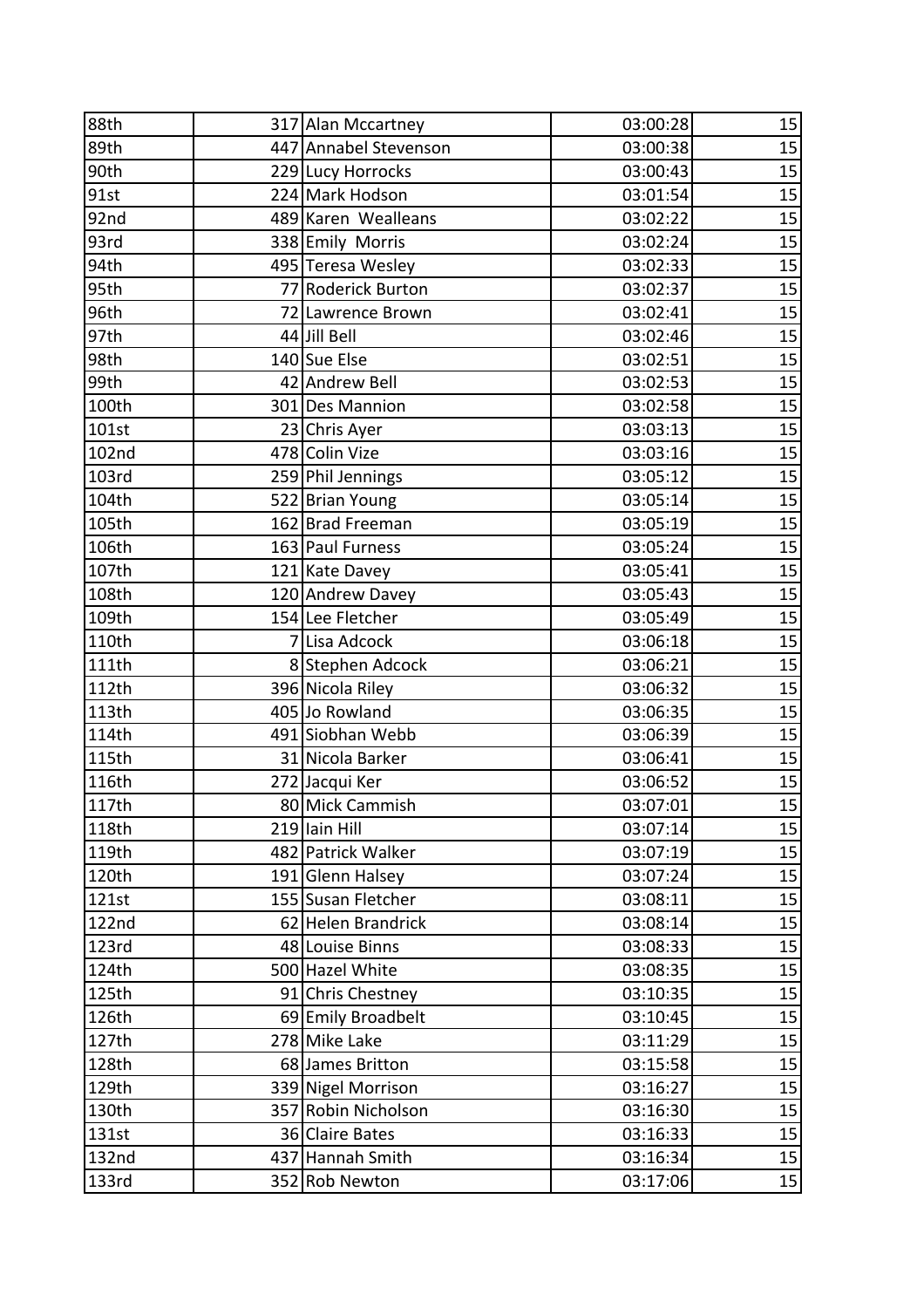| 134th | 299 Melissa Malton       | 03:17:13 | 15 |
|-------|--------------------------|----------|----|
| 135th | 184 Laura Gulley         | 03:17:16 | 15 |
| 136th | 356 Paula Nicholls       | 03:17:21 | 15 |
| 137th | 355 John Nicholls        | 03:17:25 | 15 |
| 138th | 216 Martyn Hicks         | 03:19:35 | 15 |
| 139th | 133 Peter Draper         | 03:22:40 | 15 |
| 140th | 17 Sarah Allitt          | 03:23:18 | 15 |
| 141st | 318 Sarah Mccartney      | 03:24:23 | 15 |
| 142nd | 222 Joanna Hinson        | 03:24:28 | 15 |
| 143rd | 147 Steven Eyre          | 03:24:41 | 15 |
| 144th | 146 Rachel Eyre          | 03:24:45 | 15 |
| 145th | 383 Danielle Prentice    | 03:25:36 | 15 |
| 146th | 22 Paul Atkinson         | 03:25:39 | 15 |
| 147th | 6Debs Adcock             | 03:25:40 | 15 |
| 148th | 445 Simon Stapley        | 03:25:45 | 15 |
| 149th | 99 Elizabeth Cochrane    | 03:26:22 | 15 |
| 150th | 19 Thomas Arkle          | 03:26:27 | 15 |
| 151st | 116 Sue Crossland-Taylor | 03:31:42 | 15 |
| 152nd | 458 Nick Taylor          | 03:31:45 | 15 |
| 153rd | 26 Pam Baird             | 03:31:49 | 15 |
| 154th | 115 Stella Crookes       | 03:38:48 | 15 |
| 155th | 202 Pamela Harrison      | 03:38:50 | 15 |
| 156th | 391 Sian Rees            | 03:39:27 | 15 |
| 157th | 390 John Redgrave        | 03:40:31 | 15 |
| 158th | 169 Susie Gibson         | 03:40:47 | 15 |
| 159th | 157 Amanda Fordham       | 03:40:49 | 15 |
| 160th | 524 Paul Zergi           | 03:41:34 | 15 |
| 161st | 311 Robert Mayson        | 03:43:07 | 15 |
| 162nd | 484 Anji Ward            | 03:43:27 | 15 |
| 163rd | 486 Janet Wardale        | 03:43:31 | 15 |
| 164th | 85 Anna Cartwright       | 03:43:35 | 15 |
| 165th | 504 Amanda Whittingham   | 03:44:37 | 15 |
| 166th | 238 Suzie Hulse          | 03:44:50 | 15 |
| 167th | 308 Wayne Matsell        | 03:48:09 | 15 |
| 168th | 200 Jill Harrison        | 03:49:21 | 15 |
| 169th | 100 Allison Coggan       | 03:49:24 | 15 |
| 170th | 360 Monicah Oakley       | 03:49:27 | 15 |
| 171st | 286 Elizabeth Lewis      | 03:49:31 | 15 |
| 172nd | 414 Sarah Cook           | 03:50:09 | 15 |
| 173rd | 161 Helen Foulston       | 03:50:18 | 15 |
| 174th | 275 Lisa Kidd            | 03:51:26 | 15 |
| 175th | 298 Leah Maddison        | 03:51:36 | 15 |
| 176th | 190 Rachael Haigh        | 03:51:39 | 15 |
| 177th | 477 Tracy Vickers        | 03:51:41 | 15 |
| 178th | 67 Abigail Brewster      | 03:51:44 | 15 |
| 179th | 281 Claire Larke         | 03:51:55 | 15 |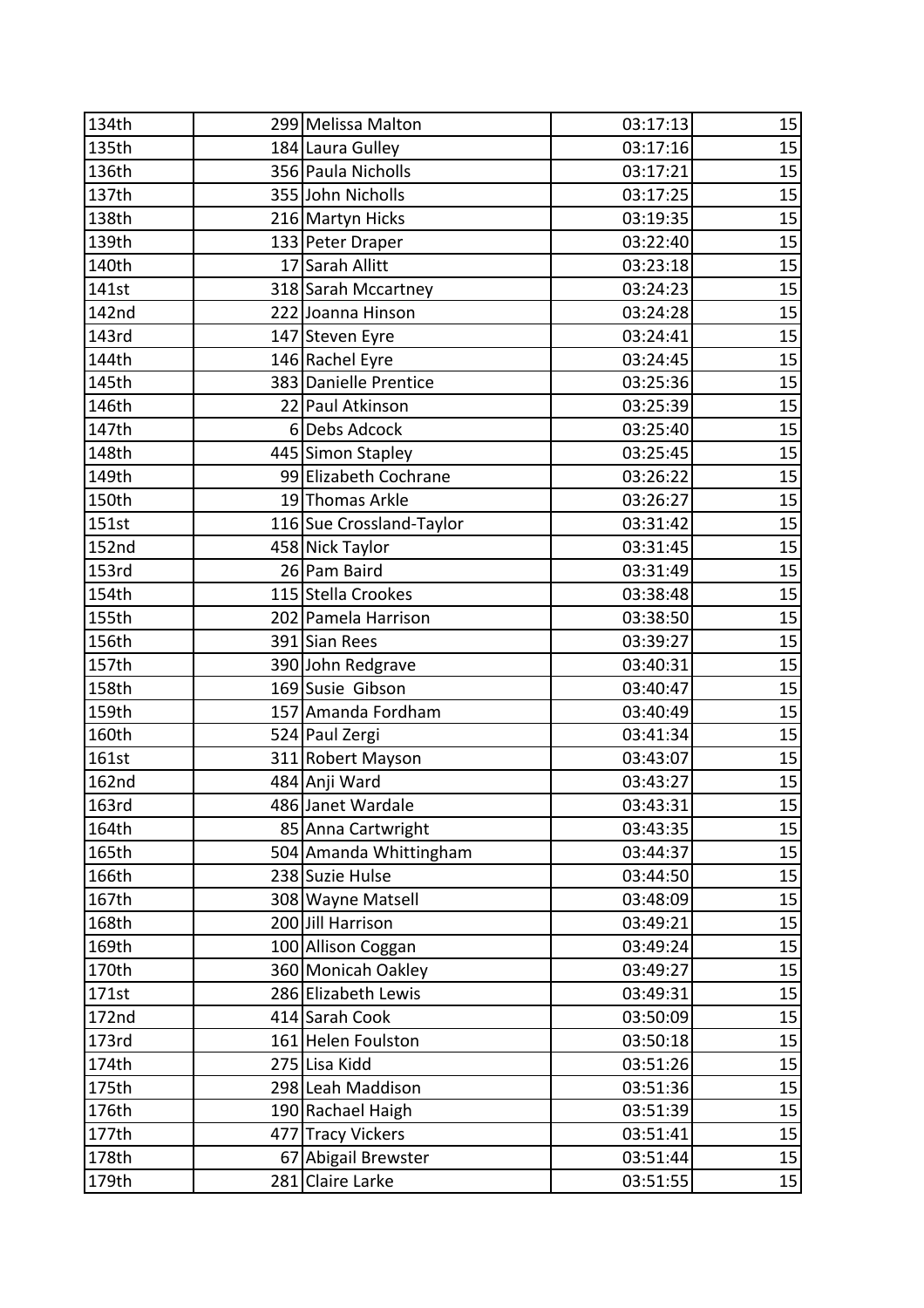| 180th        | 309 Zoe Matsell          | 03:52:56 | 15 |
|--------------|--------------------------|----------|----|
| 181st        | 212 Craig Herdsman       | 03:53:11 | 15 |
| <b>182nd</b> | 109 Carol Cooke          | 03:54:25 | 15 |
| 183rd        | 401 Sarita Robinson      | 03:54:35 | 15 |
| 184th        | 274 Angela Khudonazarova | 03:54:39 | 15 |
| 185th        | 84 Emma Carter-Nash      | 03:54:52 | 15 |
| 186th        | 276 Leanne Kilvington    | 03:54:59 | 15 |
| 187th        | 345 Samantha Murtagh     | 03:55:11 | 15 |
| 188th        | 420 Karen Scott          | 03:55:54 | 15 |
| 189th        | 519 Sandy Wright         | 03:56:03 | 15 |
| 190th        | 12 Martina Akrill        | 03:57:05 | 15 |
| 191st        | 130 Neal Dowse           | 04:09:52 | 15 |
| 192nd        | 3 Mark Acey              | 04:09:55 | 15 |
| 193rd        | 453 Chrissy Swarbrooke   | 04:10:24 | 15 |
| 194th        | 280 Mason Lambert        | 04:12:59 | 15 |
| 195th        | 268 Janet Kay            | 04:13:04 | 15 |
| 196th        | 448 Joanne Stone         | 04:13:25 | 15 |
| 197th        | 70 Sharon Brooks         | 04:15:35 | 15 |
| 198th        | 343 Jack Moverley        | 04:19:40 | 15 |
| 199th        | 341 Charlie Moverley     | 04:19:43 | 15 |
| 200th        | 505 Jermaine Willan      | 04:23:08 | 15 |
| 201st        | 59 Amy bradley           | 04:23:10 | 15 |
| 202nd        | 431 Tom Shrubb           | 04:24:29 | 15 |
| 203rd        | 441 Joanne Southard      | 04:28:06 | 15 |
| 204th        | 455 Daniel Taylor        | 04:31:28 | 15 |
| 205th        | 397 Ivor Roberts         | 04:36:52 | 15 |
| 206th        | 351 Trudie Newlove       | 04:38:10 | 15 |
| 207th        | 479 Helen Wakeley        | 04:45:23 | 15 |
| 208th        | 260 Aileen Jones         | 04:45:39 | 15 |
| 209th        | 261 David Jones          | 04:45:41 | 15 |
| 210th        | 399 Mhairi Robertson     | 04:46:23 | 15 |
| 211th        | 170 Robert Gillatt       | 04:46:31 | 15 |
| 212th        | 97 Caroline Clay         | 04:47:21 | 15 |
| 213th        | 392 Janice Reeve         | 04:47:23 | 15 |
| 214th        | 110 Carolyn Copley       | 04:47:27 | 15 |
| 215th        | 464 Tina Thomas          | 04:52:48 | 15 |
| 216th        | 56 Penny Booth           | 04:55:24 | 15 |
| 217th        | 502 Christine Whitehouse | 04:55:26 | 15 |
| 218th        | 125 Paul Dickens         | 04:55:47 | 15 |
| 219th        | 461 Rachael Taylor       | 04:55:53 | 15 |
| 220th        | 463 Frank Thomas         | 04:56:54 | 15 |
| 221st        | 497 Neil Wesson          | 04:56:58 | 15 |
| 222nd        | 498 Vicki Wesson         | 04:57:02 | 15 |
| 223rd        | 521 Alec Young           | 04:57:05 | 15 |
| 224th        | 241 Andrew Humphrey      | 04:57:11 | 15 |
| 225th        | 240 Alex Humphrey        | 04:57:13 | 15 |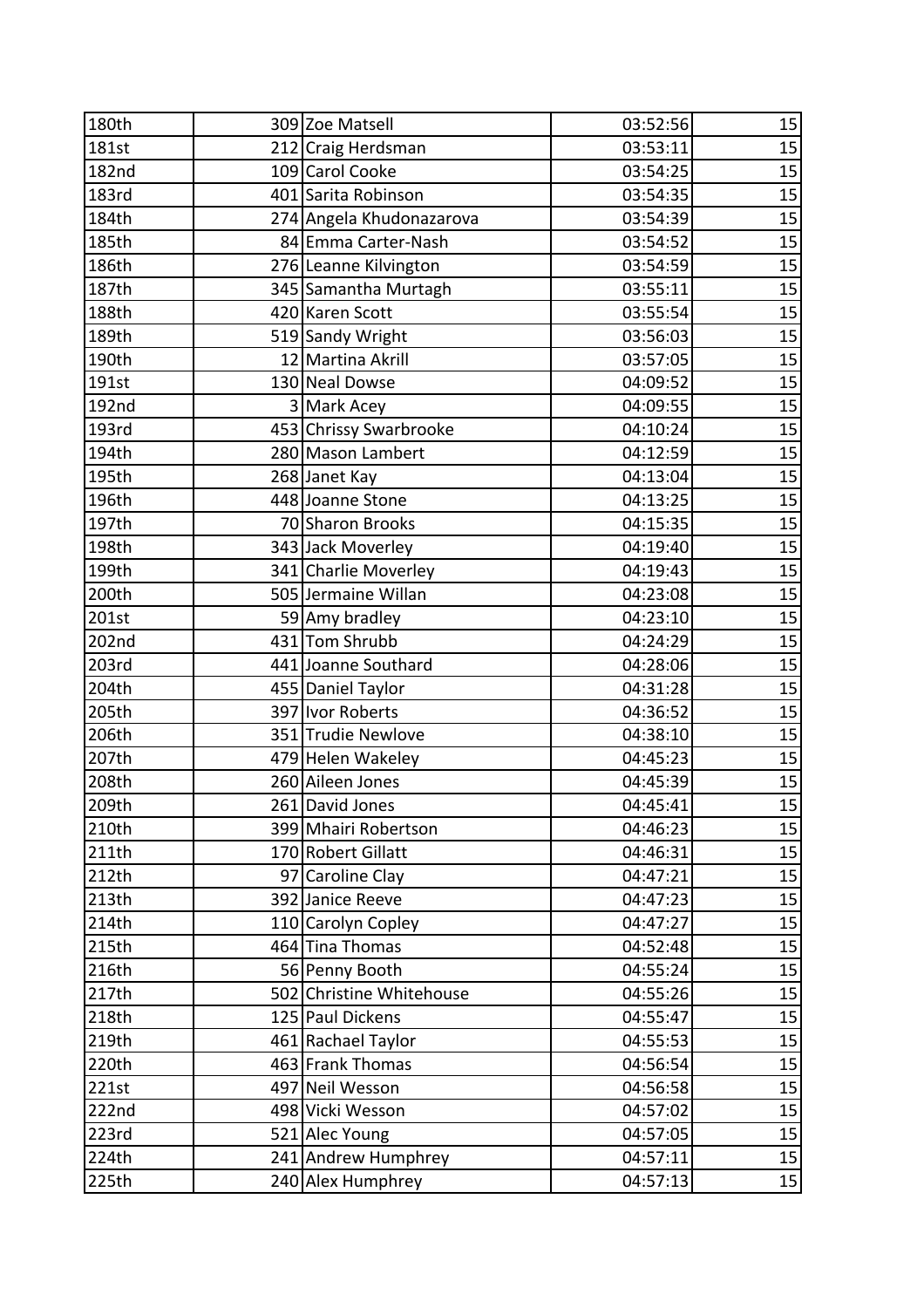| 226th | 282 Sonia Last         | 04:57:40 | 15 |
|-------|------------------------|----------|----|
| 227th | 218 Karen Hiley        | 04:57:45 | 15 |
| 228th | 129 Jayne Dowse        | 04:58:58 | 15 |
| 229th | 88 Jeanette Chambers   | 04:59:02 | 15 |
| 230th | 471 Karen Towner       | 04:59:11 | 15 |
| 231st | 400 Kev Robinson       | 04:59:56 | 15 |
| 232nd | 435 Alan Smith         | 04:59:57 | 15 |
| 233rd | 263 Jacky Jordan       | 05:00:02 | 15 |
| 234th | 523 Martin Young       | 05:00:43 | 15 |
| 235th | 342 Gillian Moverley   | 05:02:48 | 15 |
| 236th | 340 Adrian Moverley    | 05:02:53 | 15 |
| 237th | 344 Steve Moverley     | 05:02:59 | 15 |
| 238th | 432 Chris Skilleter    | 05:03:16 | 15 |
| 239th | 185 Adam Gunby         | 05:03:22 | 15 |
| 240th | 215 Clive Hibbert      | 05:03:57 | 15 |
| 241st | 30 Rich Barbour        | 05:04:39 | 15 |
| 242nd | 287 Lisa Hinchliffe    | 05:04:43 | 15 |
| 243rd | 526 Nikki Harrison     | 05:07:14 | 15 |
| 244th | 135 Melanie Dubej      | 05:07:20 | 15 |
| 245th | 385 Elaine Puckering   | 05:11:41 | 15 |
| 246th | 451 Jayne Stride       | 05:11:44 | 15 |
| 247th | 470 Lorraine Tomlinson | 05:14:22 | 15 |
| 248th | 247 Rebecca Hutchinson | 05:14:35 | 15 |
| 249th | 409 Jackie Salvidge    | 05:14:51 | 15 |
| 250th | 254 Claire Jarvis      | 05:17:15 | 15 |
| 251st | 314 Amanda Mccabe      | 05:17:17 | 15 |
| 252nd | 452 Janet Suddaby      | 05:18:01 | 15 |
| 253rd | 137 Nichola Elder      | 05:18:03 | 15 |
| 254th | 138 Sue Elder          | 05:18:06 | 15 |
| 255th | 295 Donald Mackenzie   | 05:18:11 | 15 |
| 256th | 296 Linda Mackenzie    | 05:18:16 | 15 |
| 257th | 457 Les Taylor         | 05:18:22 | 15 |
| 258th | 459 Phil Taylor        | 05:18:25 | 15 |
| 259th | 413 Neil Sanderson     | 05:19:11 | 15 |
| 260th | 412 Liz Sanderson      | 05:19:13 | 15 |
| 261st | 411 Becky Sanderson    | 05:19:17 | 15 |
| 262nd | 291 Gareth Lord        | 05:19:23 | 15 |
| 263rd | 324 Joanne Mcgowan     | 05:20:32 | 15 |
| 264th | 323 Iain Mcgowan       | 05:20:33 | 15 |
| 265th | 195 Gaye Hanson        | 05:21:18 | 15 |
| 266th | 33 Fiona Griffiths     | 05:21:22 | 15 |
| 267th | 203 Peter Hart         | 05:21:25 | 15 |
| 268th | 3 Mark Acey            | 05:21:31 | 15 |
| 269th | 103 Judi Cole          | 05:21:51 | 15 |
| 270th | 485 Lucy Ward          | 05:33:45 | 15 |
| 271st | 194 Caroline Hannard   | 05:34:54 | 15 |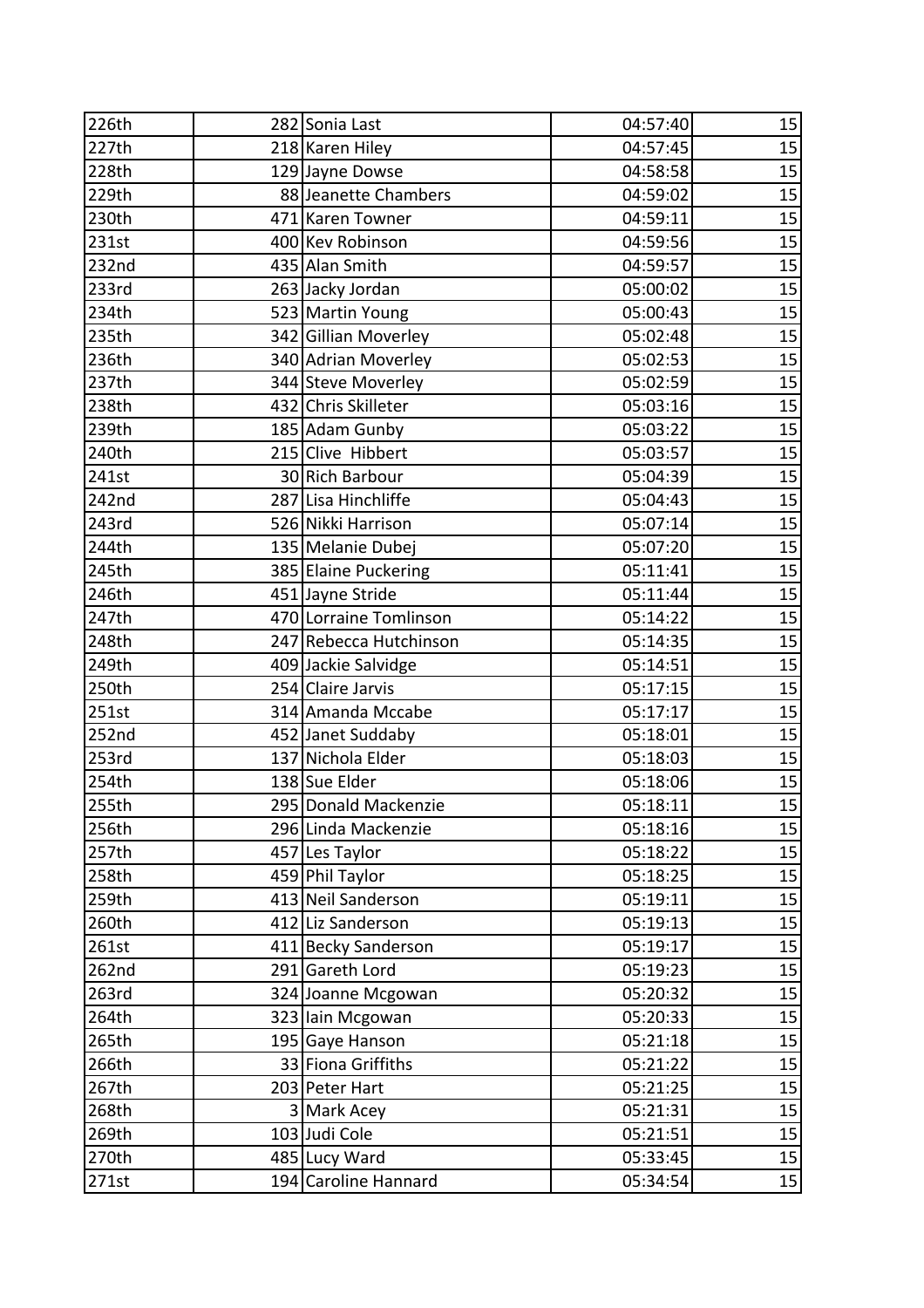| 272nd | 82 Sam Capon                | 05:34:57 | 15 |
|-------|-----------------------------|----------|----|
| 273rd | 2 Sally Abrahams            | 05:35:03 | 15 |
| 274th | 362 Mark Oglesby            | 05:35:10 | 15 |
| 275th | 395 Jane Ridpath            | 05:35:17 | 15 |
| 276th | 422 Jane Scruton            | 05:35:21 | 15 |
| 277th | 348 Lorraine Myers          | 05:35:25 | 15 |
| 278th | 467 Maria Thornton          | 05:37:48 | 15 |
| 279th | 21 Claire Atkin             | 05:37:54 | 15 |
| 280th | 94 Joanne Clark             | 05:40:05 | 15 |
| 281st | 209 Kathryn Hedley          | 05:40:10 | 15 |
| 282nd | 95 Peter Clark              | 05:40:13 | 15 |
| 283rd | 475 Steve Turner            | 05:40:17 | 15 |
| 284th | 234 Kath Howard             | 05:41:29 | 15 |
| 285th | 118 Kathleen Cuckoo         | 05:41:34 | 15 |
| 286th | 223 Jane Hobman             | 05:47:21 | 15 |
| 287th | 290 Jackie Long             | 05:48:45 | 15 |
| 288th | 429 Rachael Shiels          | 05:49:14 | 15 |
| 289th | 237 Angela Hudson           | 05:49:16 | 15 |
| 290th | 507 Wendy Williams          | 05:49:22 | 15 |
| 291st | 428 Chrissie Shiels         | 05:49:25 | 15 |
| 292nd | 150 Kay Farrow              | 05:49:29 | 15 |
| 293rd | 81 Polly Campbell           | 05:49:41 | 15 |
| 294th | 285 Lisa Lees               | 05:49:53 | 15 |
| 295th | 78 Katharine Butler-Eborall | 05:56:12 | 15 |
| 296th | 87 Laura Castley            | 05:56:18 | 15 |
| 297th | 325 Dawn Mckie              | 05:56:41 | 15 |
| 298th | 506 Rosie Williams          | 06:04:01 | 15 |
| 299th | 277 Nigel Kitching          | 06:04:15 | 15 |
| 300th | 372 Grant Pearse            | 06:07:16 | 15 |
| 301st | 373 Wendy Pearse            | 06:07:21 | 15 |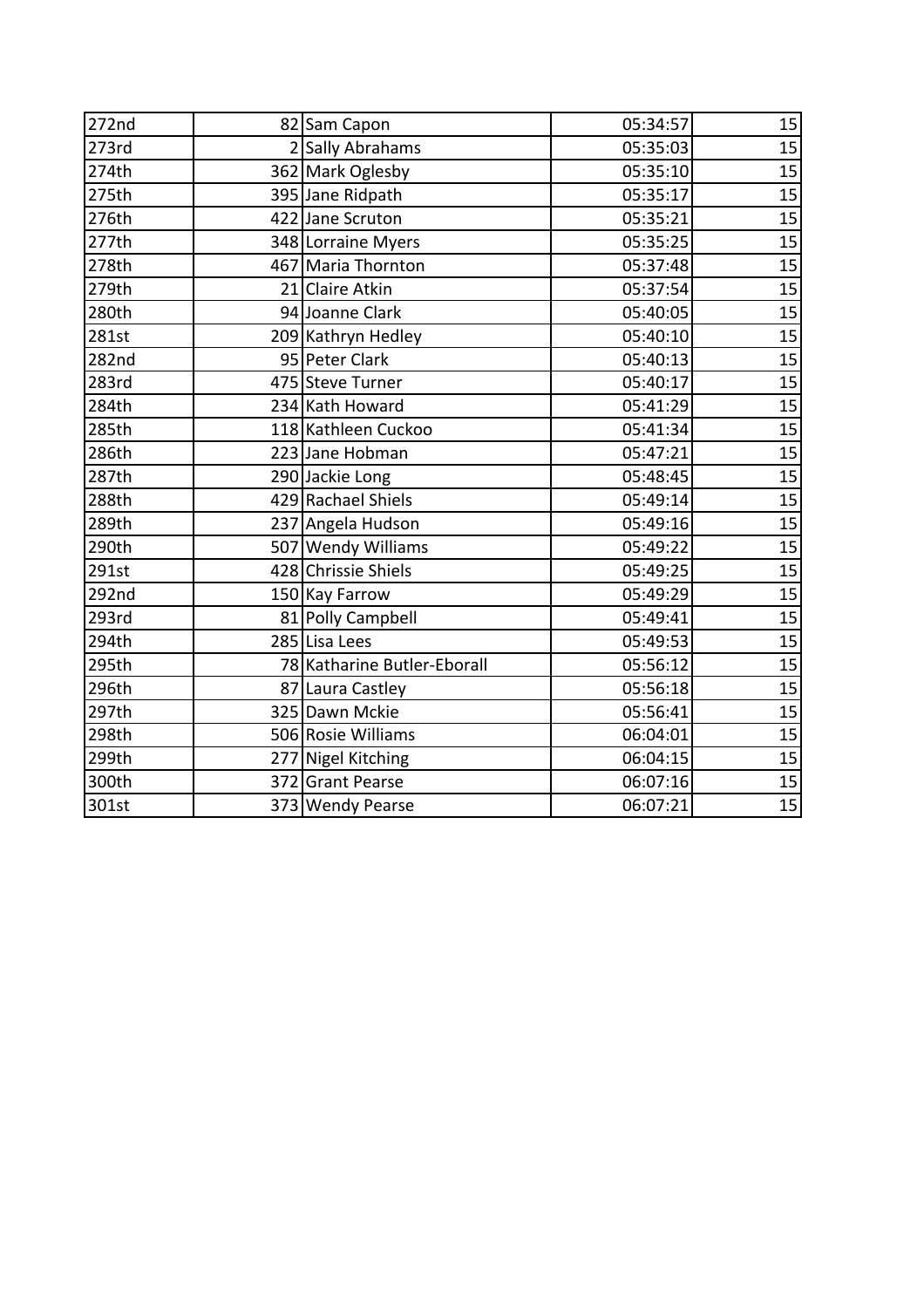| M/F    |
|--------|
| Male   |
| Male   |
| Male   |
| Male   |
| Male   |
| Male   |
| Male   |
| Male   |
| Male   |
| Male   |
| Male   |
| Male   |
| Male   |
| Male   |
| Male   |
| Male   |
| Male   |
| Male   |
| Male   |
| Female |
| Male   |
| Female |
| Female |
| Female |
| Male   |
| Male   |
| Male   |
| Male   |
| emale  |
| Male   |
| Male   |
| Female |
| Male   |
| Female |
| Female |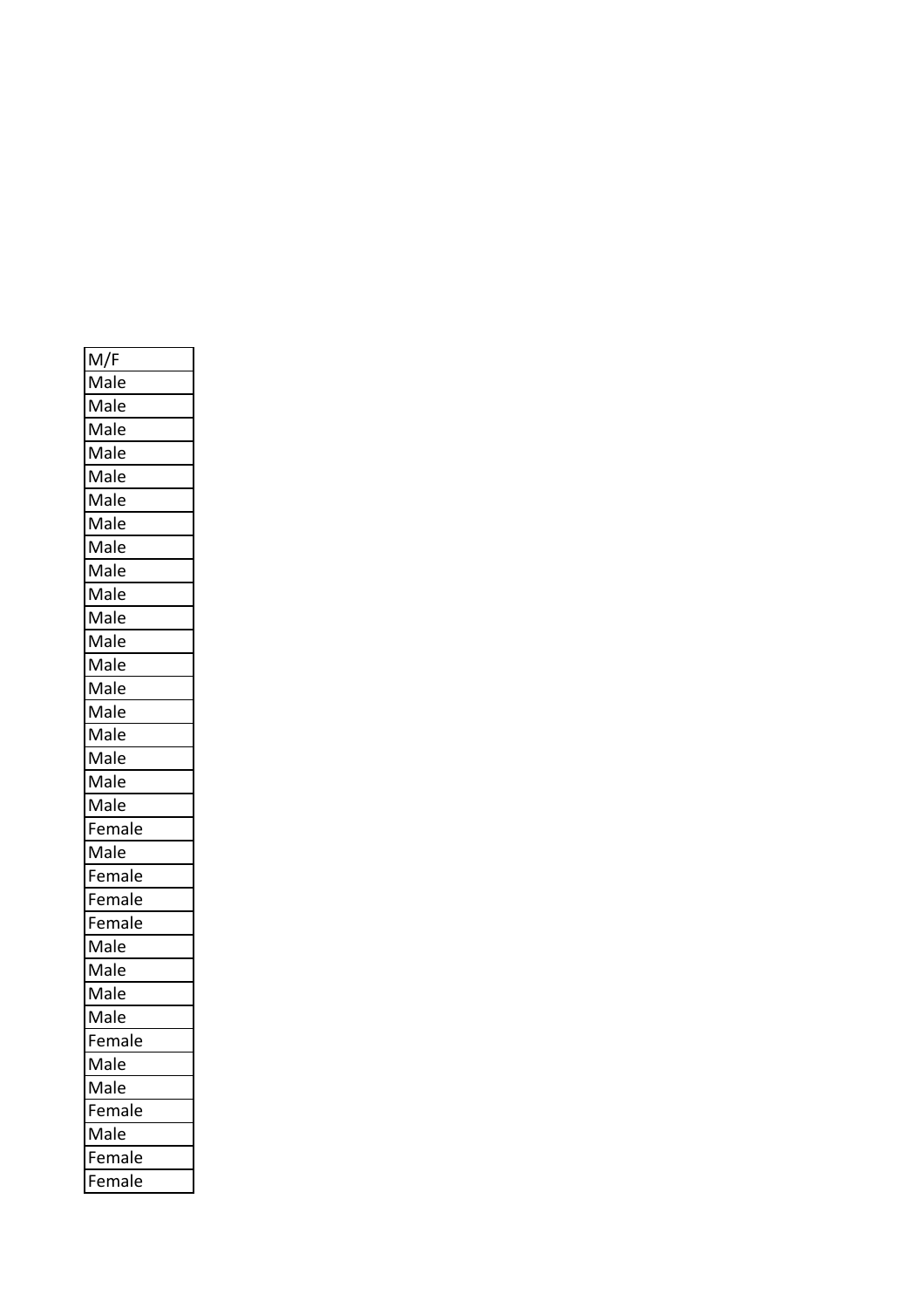| Female |
|--------|
| Female |
| Male   |
| Male   |
| Male   |
| Female |
| Female |
| Female |
| Female |
| Male   |
| Female |
| Female |
| Female |
| Male   |
| Female |
| Male   |
| Female |
| Male   |
| Female |
| Female |
| Male   |
| Male   |
| Female |
| Female |
| Male   |
| Male   |
| Male   |
| Female |
| Male   |
| Male   |
| Male   |
| Male   |
| Male   |
| Female |
| Male   |
| Female |
| Female |
| Male   |
| Male   |
| Male   |
| Male   |
| Male   |
| Male   |
| Female |
| Female |
| Female |
|        |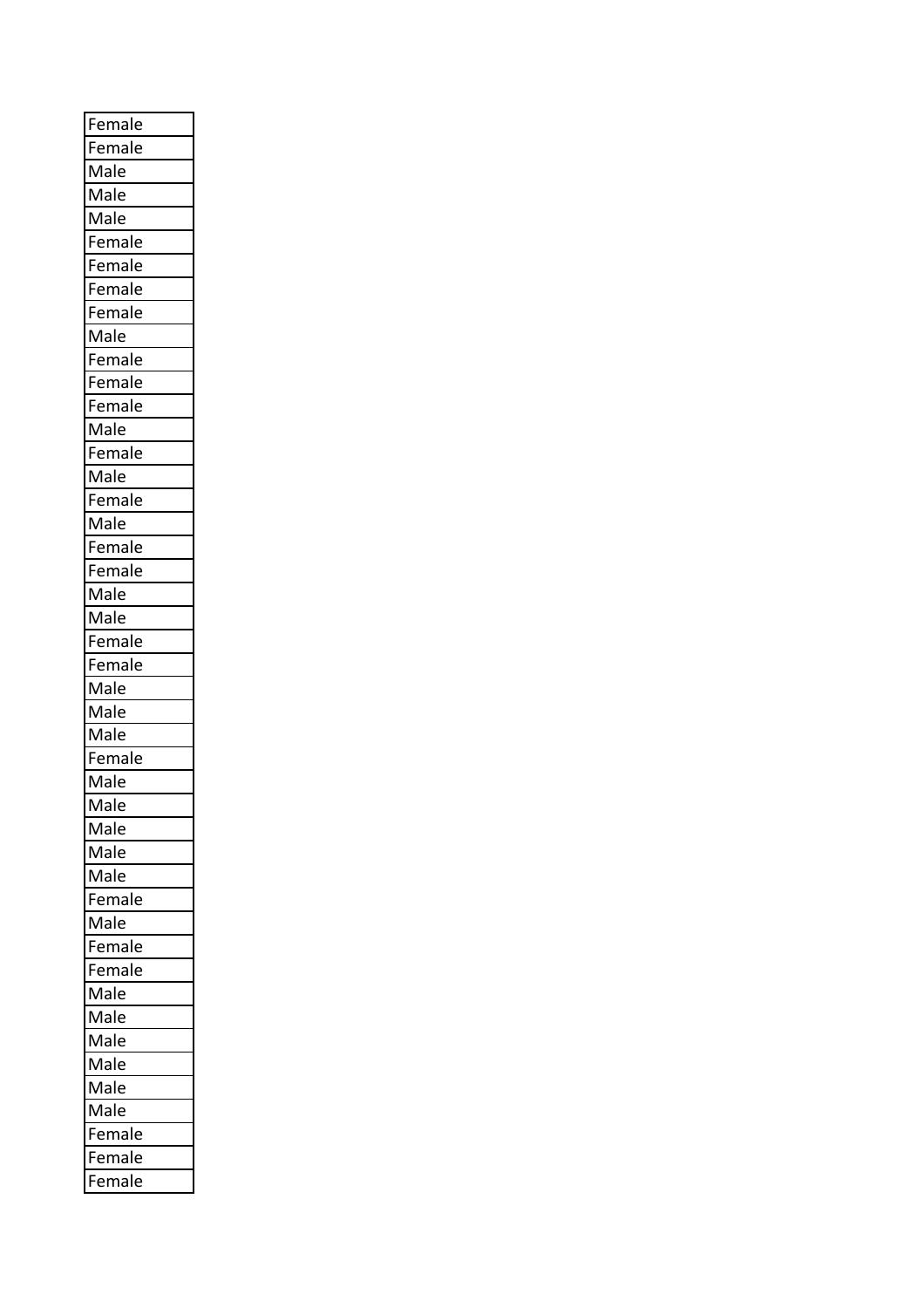| Male   |
|--------|
| Female |
| Female |
| Male   |
| Male   |
| Female |
| Female |
| Male   |
| Male   |
| Female |
| Male   |
| Male   |
| Female |
| Female |
| Female |
| Male   |
| Male   |
| Male   |
| Female |
| Male   |
| Male   |
| Male   |
| Female |
| Male   |
| Female |
| Female |
| Female |
| Female |
| Male   |
| Female |
| Male   |
| Female |
| Male   |
| Female |
| Female |
| Female |
| Female |
| Female |
| Female |
| Female |
| Female |
| Female |
| Female |
| Male   |
| Male   |
| Female |
|        |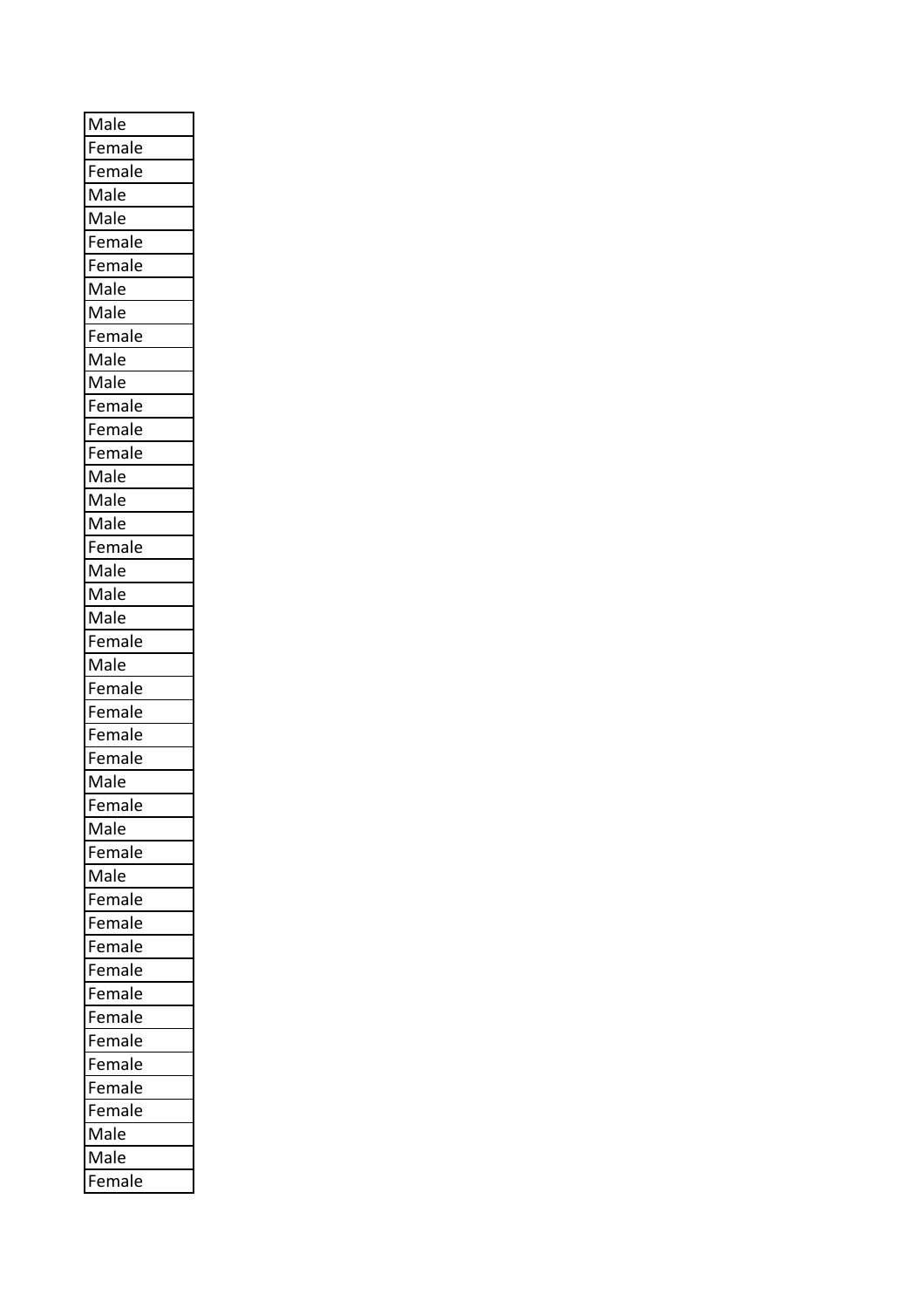Male

M/F Male Male Male Male Male Male Male Male Male **Male** Male Male Female Male Female Male Male Male Male Male Male Male **Male** Male Male Male Female Male Male Female Female Male Male Male Female Female Female Male Male Male Female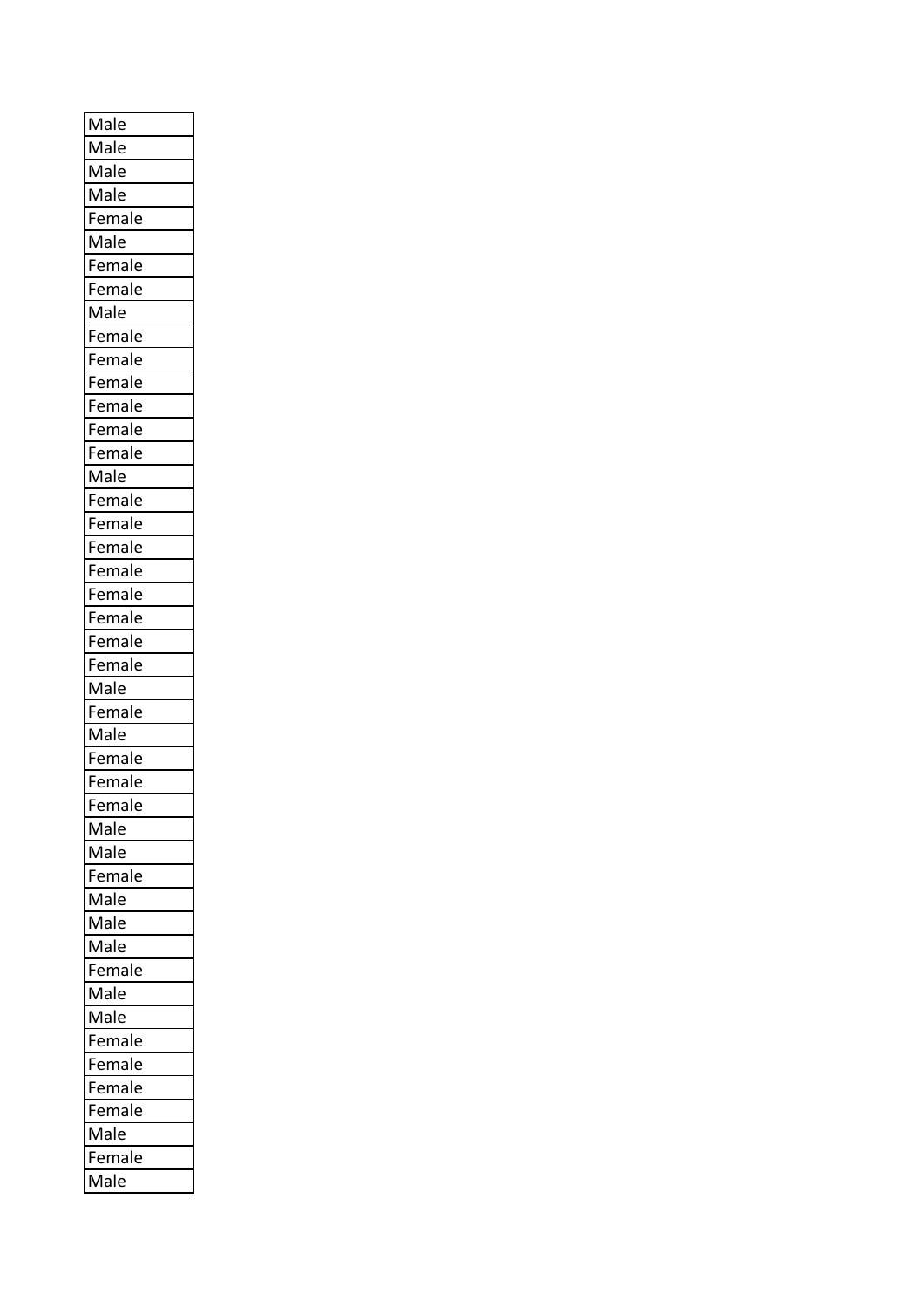| Female<br>Female<br>Male<br>Female<br>Female<br>Female<br>Male<br>Male<br>Female<br>Female<br>Male<br>Male<br>Male<br>Male<br>Male<br>Male<br>Male<br>Male<br>Female<br>Male<br>Male<br>Female<br>Male<br>Female<br>Female<br>Female<br>Female<br>Female<br>Male<br>Male<br>Male<br>Male<br>Female<br>Female<br>Female<br>Female<br>Male<br>Female<br>Male<br>Male<br>Male<br>Male<br>Female<br>Female | Male |
|--------------------------------------------------------------------------------------------------------------------------------------------------------------------------------------------------------------------------------------------------------------------------------------------------------------------------------------------------------------------------------------------------------|------|
|                                                                                                                                                                                                                                                                                                                                                                                                        |      |
|                                                                                                                                                                                                                                                                                                                                                                                                        |      |
|                                                                                                                                                                                                                                                                                                                                                                                                        |      |
|                                                                                                                                                                                                                                                                                                                                                                                                        |      |
|                                                                                                                                                                                                                                                                                                                                                                                                        |      |
|                                                                                                                                                                                                                                                                                                                                                                                                        |      |
|                                                                                                                                                                                                                                                                                                                                                                                                        |      |
|                                                                                                                                                                                                                                                                                                                                                                                                        |      |
|                                                                                                                                                                                                                                                                                                                                                                                                        |      |
|                                                                                                                                                                                                                                                                                                                                                                                                        |      |
|                                                                                                                                                                                                                                                                                                                                                                                                        |      |
|                                                                                                                                                                                                                                                                                                                                                                                                        |      |
|                                                                                                                                                                                                                                                                                                                                                                                                        |      |
|                                                                                                                                                                                                                                                                                                                                                                                                        |      |
|                                                                                                                                                                                                                                                                                                                                                                                                        |      |
|                                                                                                                                                                                                                                                                                                                                                                                                        |      |
|                                                                                                                                                                                                                                                                                                                                                                                                        |      |
|                                                                                                                                                                                                                                                                                                                                                                                                        |      |
|                                                                                                                                                                                                                                                                                                                                                                                                        |      |
|                                                                                                                                                                                                                                                                                                                                                                                                        |      |
|                                                                                                                                                                                                                                                                                                                                                                                                        |      |
|                                                                                                                                                                                                                                                                                                                                                                                                        |      |
|                                                                                                                                                                                                                                                                                                                                                                                                        |      |
|                                                                                                                                                                                                                                                                                                                                                                                                        |      |
|                                                                                                                                                                                                                                                                                                                                                                                                        |      |
|                                                                                                                                                                                                                                                                                                                                                                                                        |      |
|                                                                                                                                                                                                                                                                                                                                                                                                        |      |
|                                                                                                                                                                                                                                                                                                                                                                                                        |      |
|                                                                                                                                                                                                                                                                                                                                                                                                        |      |
|                                                                                                                                                                                                                                                                                                                                                                                                        |      |
|                                                                                                                                                                                                                                                                                                                                                                                                        |      |
|                                                                                                                                                                                                                                                                                                                                                                                                        |      |
|                                                                                                                                                                                                                                                                                                                                                                                                        |      |
|                                                                                                                                                                                                                                                                                                                                                                                                        |      |
|                                                                                                                                                                                                                                                                                                                                                                                                        |      |
|                                                                                                                                                                                                                                                                                                                                                                                                        |      |
|                                                                                                                                                                                                                                                                                                                                                                                                        |      |
|                                                                                                                                                                                                                                                                                                                                                                                                        |      |
|                                                                                                                                                                                                                                                                                                                                                                                                        |      |
|                                                                                                                                                                                                                                                                                                                                                                                                        |      |
|                                                                                                                                                                                                                                                                                                                                                                                                        |      |
|                                                                                                                                                                                                                                                                                                                                                                                                        |      |
|                                                                                                                                                                                                                                                                                                                                                                                                        |      |
|                                                                                                                                                                                                                                                                                                                                                                                                        |      |
|                                                                                                                                                                                                                                                                                                                                                                                                        | Male |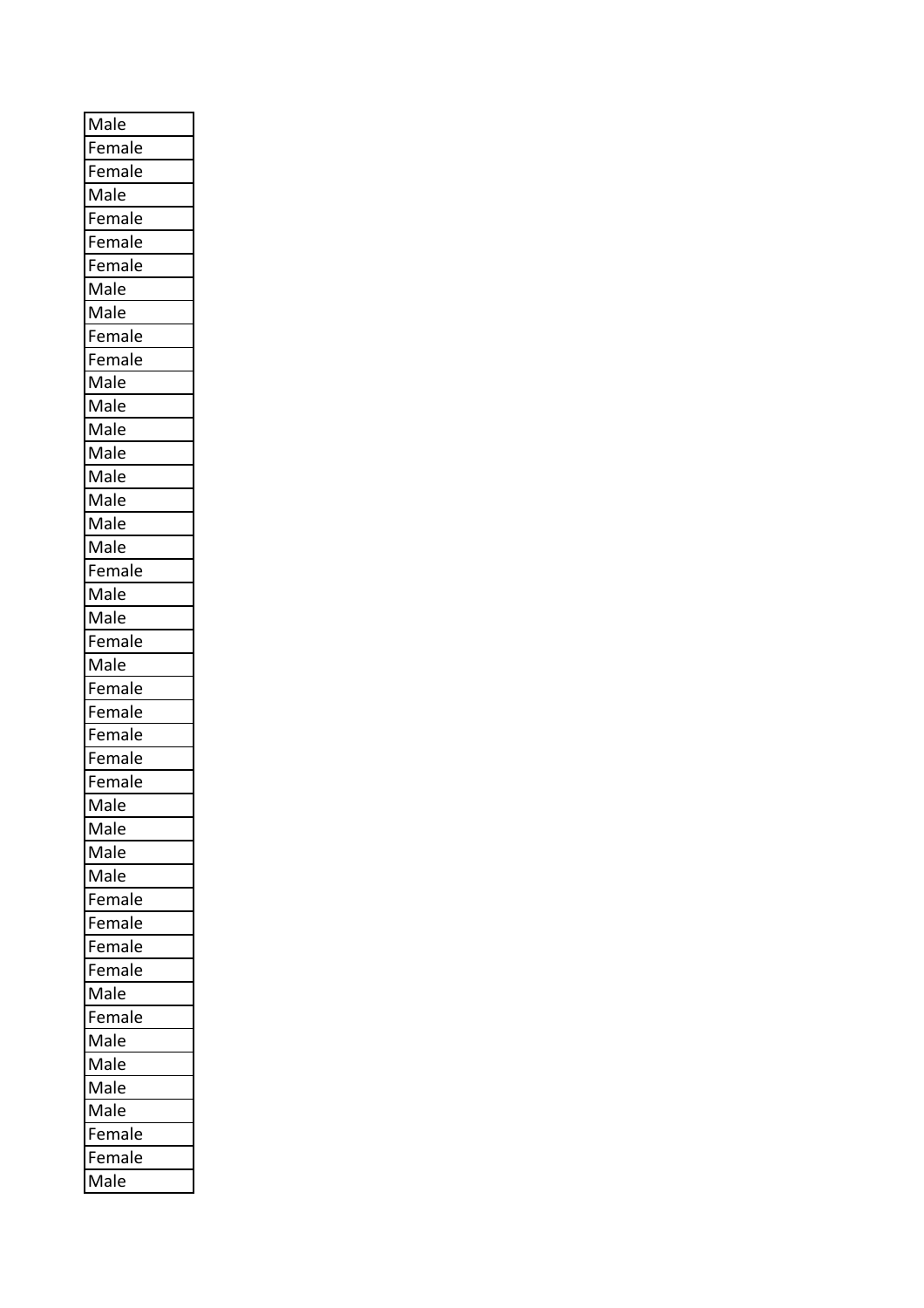| Female |
|--------|
| Female |
| Female |
| Male   |
| Male   |
| Male   |
| Female |
| Female |
| Female |
| Male   |
| Female |
| Female |
| Male   |
| Female |
| Male   |
| Female |
| Male   |
| Female |
| Male   |
| Female |
| Female |
| Female |
| Female |
| Male   |
| Female |
|        |
| Female |
| Male   |
| Male   |
| Female |
| Female |
| Female |
| Female |
| Female |
| Male   |
| Female |
| Female |
| Female |
| Female |
| Female |
| Female |
| Female |
| Female |
| Female |
| Female |
| Female |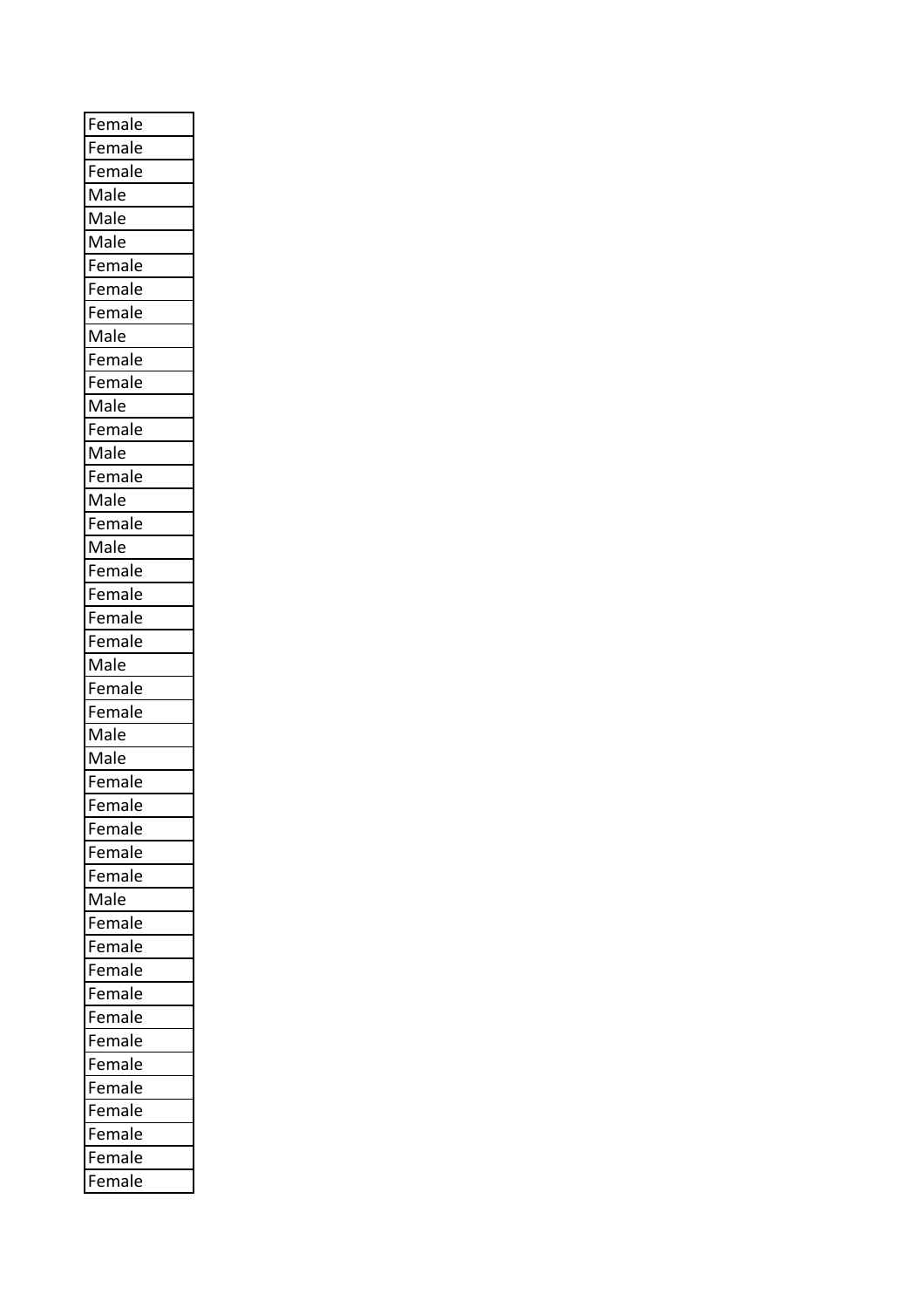| Female |
|--------|
| Male   |
| Female |
| Female |
| Female |
| Female |
| Female |
| Female |
| Female |
| Female |
| Female |
| Male   |
| Male   |
| Female |
| Male   |
| Female |
| Female |
| Female |
| Male   |
| Male   |
| Female |
| Female |
| Male   |
| Female |
| Male   |
| Male   |
| Female |
| Female |
| Female |
| Male   |
| Female |
| Male   |
| Female |
| Female |
| Female |
| Female |
| Female |
| Female |
| Male   |
| Female |
| Male   |
| Male   |
| Female |
|        |
| Male   |
| Male   |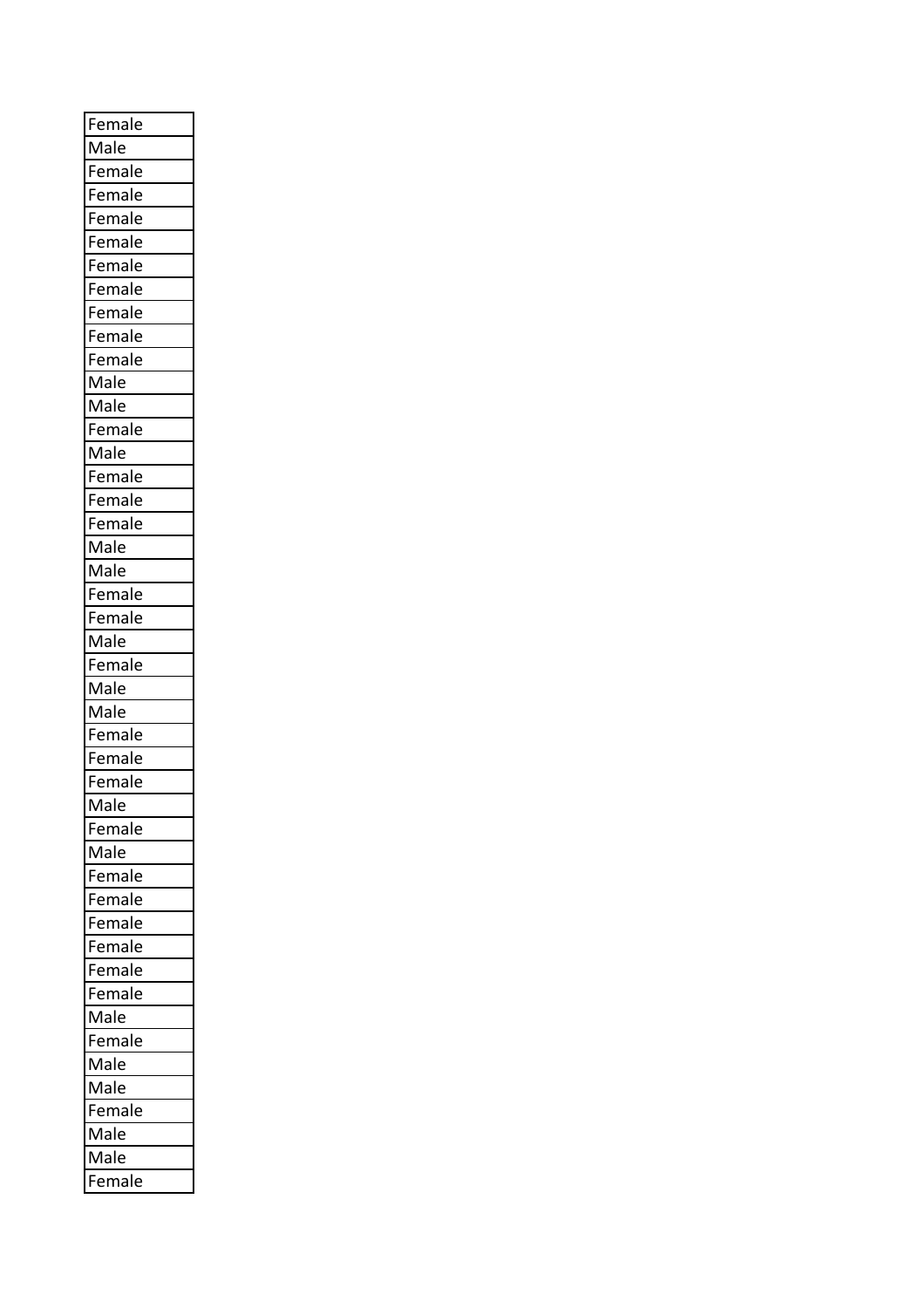| Female |
|--------|
| Female |
| Female |
| Female |
| Female |
| Male   |
| Male   |
| Female |
| Male   |
| Female |
| Male   |
| Male   |
| Male   |
| Male   |
| Male   |
| Male   |
| Female |
| Female |
| Female |
| Female |
| Female |
| Female |
| Female |
| Female |
| Female |
| Female |
| Female |
| Female |
| Female |
| Male   |
| Female |
| Male   |
| Male   |
| Male   |
| Female |
| Female |
| Male   |
| Female |
| Male   |
| Female |
| Female |
| Male   |
| Male   |
| Female |
| Female |
| Female |
|        |